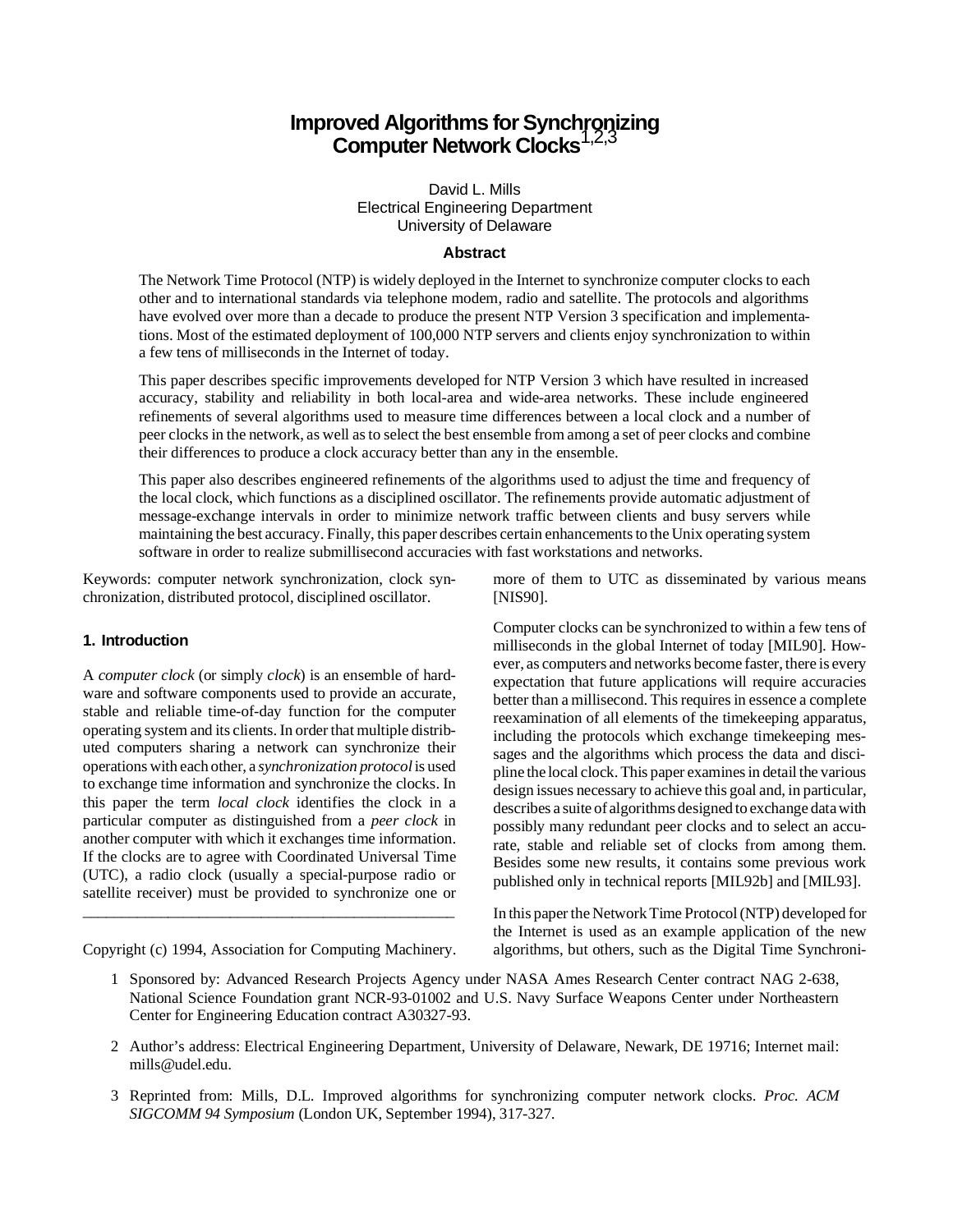zation Service (DTSS) [DEC89] could be used as well. After a review of terms and notation in Section 2, Section 3 gives an overview of NTP. Section 4 summarizes the clock filter, clustering and combining algorithms, which select the best measurement samples from among possibly several peers and combine them to produce the best available time.

The main results of this paper are in Sections 5 and 6 Section 5 describes the intersection algorithm, which is used to separate the *truechimers*, which represent correct clocks, from *falsetickers*, which may not. Section 6 contains a detailed analysis of the local clock model, which functions as a disciplined oscillator and is implemented as a phase-locked loop. These algorithms are primarily responsible for the increased accuracy and reliability of the NTP Version 3 protocol compared to previous versions.

Section 7 contains a summary of related improvements and extensions of previous algorithms, including those utilizing special PPS and IRIG signals generated by some radio clocks. It also contains a description of certain modifications to three different Unix operating system kernels which provide extremely precise control of the oscillator time and frequency. Section 8 discusses the present status of NTP in the Internet, Section 9 outlines future plans, and Section 10 is a summary of this paper.

#### **2. Terms and Notation**

In this paper the terms *epoch, timescale, oscillator, tolerance, clock, and time* are used in a technical sense. Strictly speaking, the epoch of an event is an abstraction which determines the ordering of events in some given frame of reference or timescale. An oscillator is a generator capable of precise frequency (relative to the given timescale) within a specified tolerance, usually expressed in parts-per-million (ppm). A clock is an oscillator together with a counter which records the number of cycles since being initialized with a given value at a given epoch. The value of the counter at epoch *t* defines the time of that epoch  $T(t)$ . In general, time is not continuous and depends on the precision of the counter.

Let  $T(t)$  be the time displayed by a clock at epoch  $t$  relative to the standard timescale:

$$
T(t) = T(t_0) + R(t_0)[t - t_0] + \sqrt[1]{2D(t_0)[t - t_0]^2} + x(t), \qquad (1)
$$

where  $T(t_0)$  is the time at some previous epoch  $t_0$ ,  $R(t_0)$  is the frequency and  $D(t_0)$  is the drift (first derivative of frequency) per unit time. It is conventional to represent both absolute and relative (offset) values for *T* and *R* using the same letters, where the particular use is clear from context. In the conventional stationary model used in the literature, *T* and *R* are estimated by some disciplining process and the second-order term *D* is ignored. The random nature of the clock is characterized by *x*, usually in terms of frequency or phase spectra or measurements of variance.

In this paper the *stability* of a clock is how well it can maintain a constant frequency, the *accuracy* is how well its time compares with UTC and the *precision* is to what degree time can be resolved in a particular timekeeping system. These terms will be given precise definitions when necessary. The *time offset* of clock *i* relative to clock *j* is the time difference between them  $T_{ij}(t) = T_i(t) - T_j(t)$  at a particular epoch *t*, while the *frequency offset* is the frequency difference between them  $R_{ij}(t) = R_i(t) - R_j(t)$ . It follows that  $T_{ij} = -T_{ji}$ ,  $R_{ij} = -R_{ji}$ and  $T_{ii} = R_{ii} = 0$  for all *t*. In this paper reference to simply "offset" means time offset, unless indicated otherwise. The term *jitter* refers to differences in subsequent time offset measurements, while the term *wander* refers to differences in successive frequency offset measurements. Finally, the *reliability* of a timekeeping system is the fraction of the time it can be kept connected to the network and operating correctly relative to stated accuracy and stability tolerances.

In order to synchronize clocks, there must be some way to directly or indirectly compare them in time and frequency. In network architectures such as DECnet and Internet, local clocks are synchronized to designated *time servers*, which are timekeeping systems belonging to a *synchronization subnet*, in which each server disciplines its local clock to other clocks in the subnet. In this paper to *synchronize frequency* means to adjust the subnet clocks to run at the same frequency, to *synchronize time* means to set them to agree at a particular epoch with respect to UTC and to *synchronize clocks* means to synchronize them in both frequency and time.

#### **3. Network Time Protocol**

The Network Time Protocol (NTP) is used by Internet time servers and their clients to synchronize clocks, as well as automatically organize and maintain the time synchronization subnet itself. It is evolved from the Time Protocol [POS83] and the ICMP Timestamp Message [DAR81b], but is specifically designed for high accuracy, stability and reliability, even when used over typical Internet paths involving multiple gateways and unreliable networks. This section contains an overview of the architecture and algorithms used in NTP. A detailed description of the architecture and service model is contained in [MIL91], while the current protocol formal specification, designated NTP Version 3, is defined in RFC-1305 [MIL92a]. A subset of the protocol, designated Simple Network Time Protocol (SNTP), is presented in RFC-1361 [MIL92c]. A security analysis of NTP is presented in [BIS90].

NTP and its implementations have evolved and proliferated in the Internet over the last decade, with NTP Version 2 adopted as an Internet Standard (Recommended) [MIL89] and its successor NTP Version 3 adopted as a Internet Standard (Draft). NTP is built on the Internet Protocol (IP) [DAR81a] and User Datagram Protocol (UDP) [POS80], which provide a connectionless transport mechanism; however, it is readily adaptable to other protocol suites. The protocol can operate in several scenarios involving unicast and broadcast modes, private workstations, public servers and various subnet configurations. A lightweight associationmanagement capability, including dynamic reachability and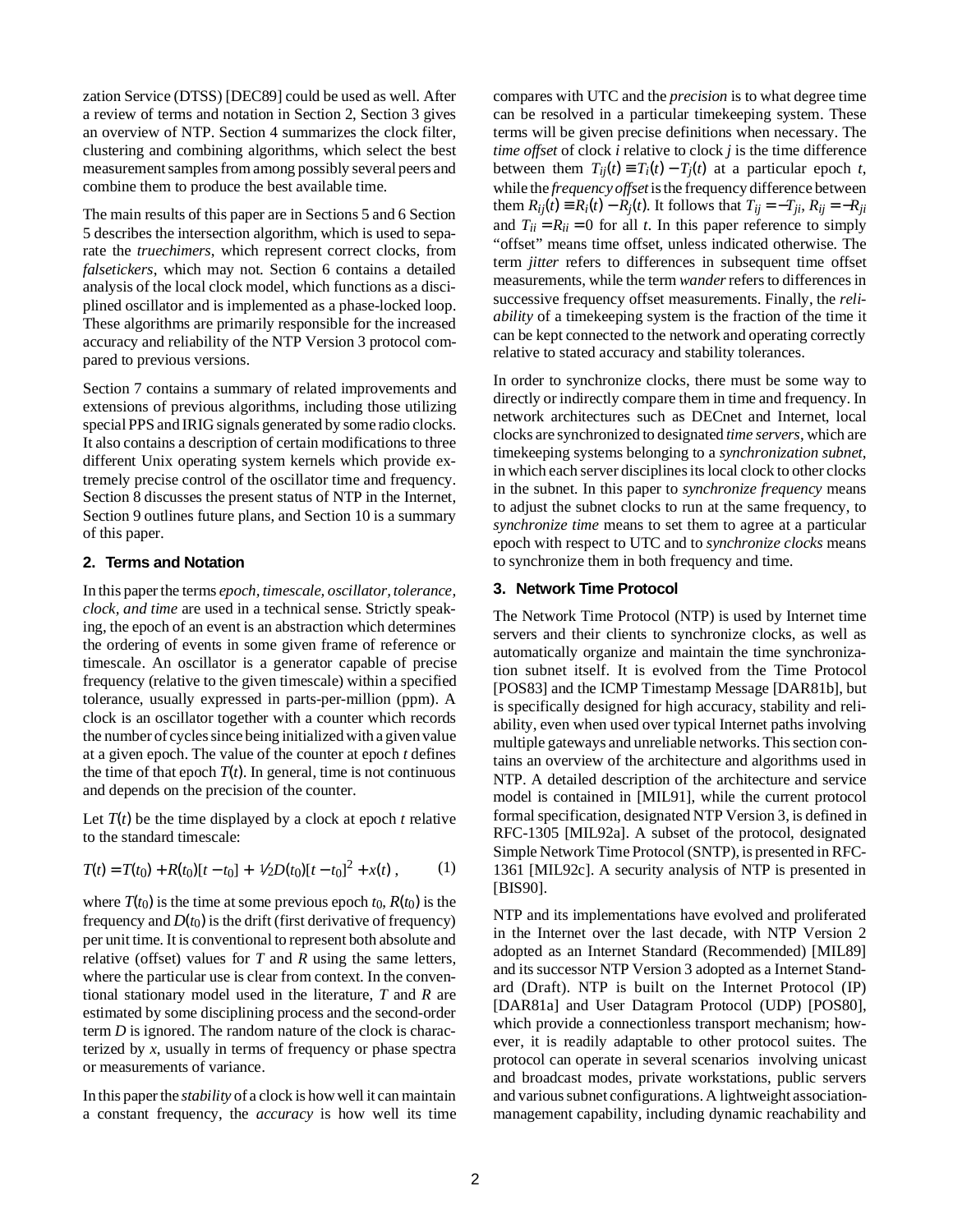

Figure 2. Network Time Protocol



Figure 1. Subnet Synchronization Topologies

variable poll-interval mechanisms, is used to manage state information and reduce resource requirements. Optional features include message authentication based on DES [DES77] and MD5 [RSA90] algorithms, as well as provisions for remote control and monitoring.

In NTP one or more primary servers synchronize directly to external reference sources such as radio clocks. Secondary time servers synchronize to the primary servers and others in the synchronization subnet. A typical subnet is shown in Figure 1a, in which the nodes represent subnet servers, with normal level or stratum numbers determined by the hop count from the primary (stratum 1) server, and the heavy lines the active synchronization paths and direction of time information flow. The light lines represent backup synchronization paths where time information is exchanged, but not necessarily used to synchronize the local clocks. Figure 1b shows the same subnet, but with the line marked *x* out of service. The subnet has reconfigured itself automatically to use backup paths, with the result that one of the servers has dropped from stratum 2 to stratum 3. In practice each NTP server synchronizes with several other servers in order to survive outages and Byzantine failures using methods similar to those described in [SHI87].

Figure 2 shows the overall organization of the NTP time server model, which has much in common with the phaselock methods summarized in [RAM90]. *Timestamps* exchanged between the server and each of possibly many other subnet peers at intervals ranging from one to 17 minutes are used to determine individual roundtrip delays and clock offsets, as well as provide reliable error bounds. As shown in the figure, the computed delays and offsets for each peer are processed by the clock filter algorithm to reduce incidental jitter. As described in [MIL92a], this algorithm selects from among the last several samples the one with minimum delay and presents the associated offset as the output.



Figure 3. Measuring Delay and Offset

The clock selection algorithm determines from among all peers a suitable subset capable of providing the most accurate and trustworthy time using principles similar to those described in [VAS88]. This is done using a cascade of two subalgorithms, one based on interval intersections to cast out faulty peers and the other based on clustering and maximum likelihood principles to improve accuracy. The resulting offsets of this subset are first combined on a weighted-average basis using the algorithm described in [MIL92a] and then processed by a phase-lock loop (PLL) using the algorithms described in [MIL92b]. In the PLL the combined offset is processed by the loop filter to control the numeric-controlled oscillator (NCO) frequency. The NCO is implemented as an adjustable-rate counter using a combination of hardware and software components. It furnishes the phase (timing) reference to produce the timestamps used in all timing calculations.

Figure 3 shows how NTP timestamps are numbered and exchanged between peers *A* and *B*. Let *T*1, *T*2, *T*3, *T*4 be the values of the four most recent timestamps as shown and, without loss of generality, assume  $T_3 > T_2$ . Also, for the moment assume the clocks of *A* and *B* are stable and run at the same rate. Let

$$
a = T_2 - T_1 \quad \text{and} \quad b = T_3 - T_4 \; .
$$

If the network delay difference from *A* to *B* and from *B* to *A*, called *differential delay*, is small, the clock offset θ and roundtrip delay δ of *B* relative to *A* at time *T*4 are close to

$$
\theta = \frac{a+b}{2} \quad \text{and} \quad \delta = a-b \ . \tag{2}
$$

Each NTP message includes the latest three timestamps *T*1, *T*2 and *T*3, while the fourth *T*4 is determined upon arrival. Thus, both peers *A* and *B* can independently calculate delay and offset using a single bidirectional message stream. This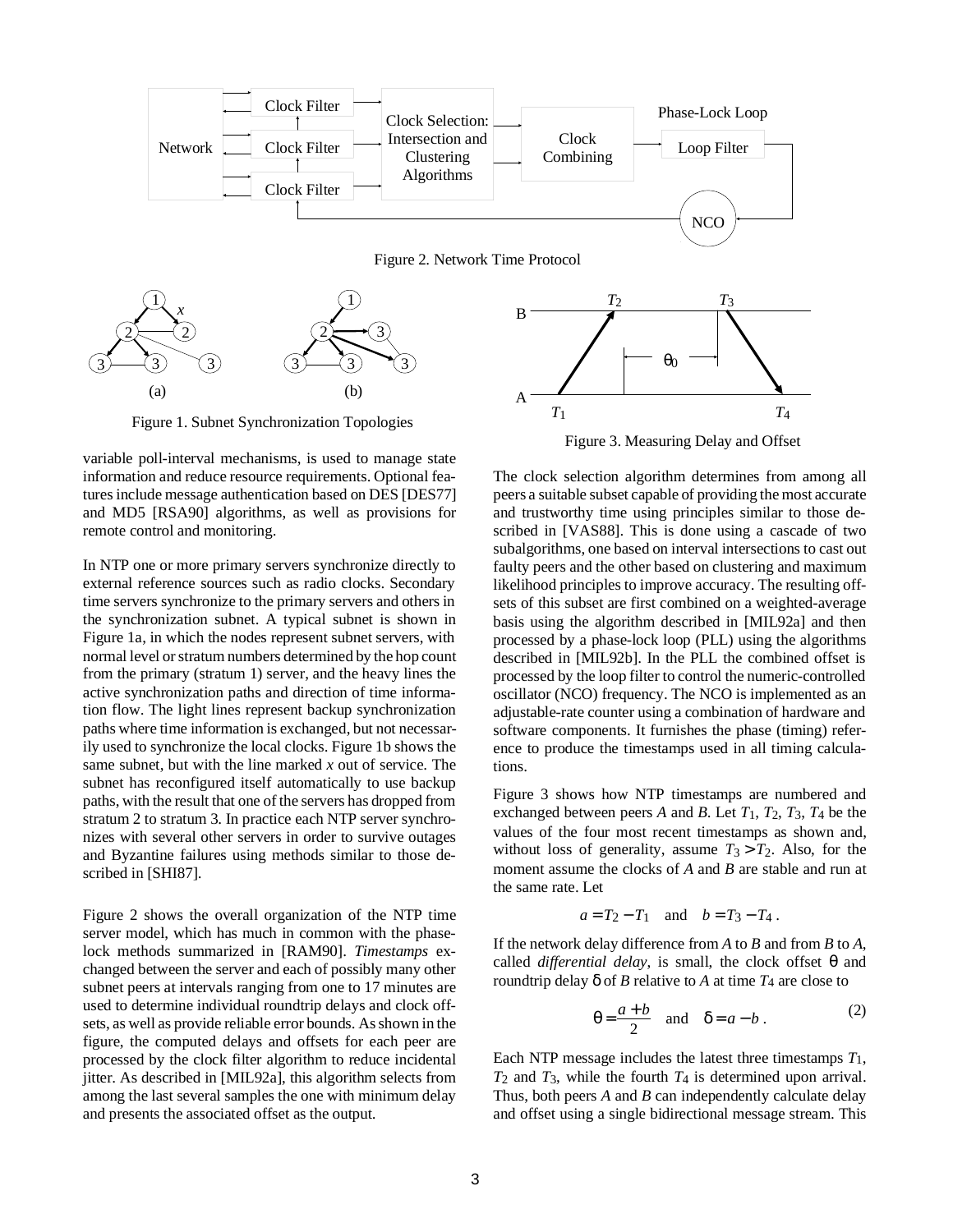is a symmetric, continuously sampled, time-transfer scheme similar to those used in some digital telephone networks [LIN80]. Among its advantages are that errors due to missing or duplicated messages can be avoided.

In [MIL92b] an exhaustive analysis is presented of the time and frequency errors that can accrue as the data are processed and refined at various levels in the subnet hierarchy. While the analysis is too long to repeat here, the results define the maximum error that can accrue under any operational condition, called the *synchronization distance* λ, and the error expected under nominal operating conditions, called the *dispersion* ε. There are several components of ε, including:

- 1. The maximum error in reading the local clock and each peer clock, which depends on the clock resolution and method of adjustment.
- 2. The maximum error due to the frequency tolerance of the local clock and each peer clock since the time either was last set.
- 3. The estimated error contributed by each peer clock due to delay variations in the network and statistical latencies in the operating systems on the path to the primary reference source, which depends on differences between successive measurements for each peer clock. This is called the *peer dispersion*.
- 4. The estimated error contributed by the combined set of peers used to discipline the local clock, which depends upon the differences between individual members of the set. This is called the *select dispersion*.

In practice, errors due to network delays usually dominate ε. However, it is not possible to characterize these delays as a stationary random process, since network queues can grow and shrink in chaotic fashion and packet arrivals are frequently bursty. However, the method of calculating  $\varepsilon$ , as defined in the NTP Version 3 specification, represents a conservative estimate of the errors due to each of the above causes.

In [MIL92b] it is shown that, given the ε calculated as above,  $\lambda = \frac{\delta}{2} + \varepsilon$  represents the maximum error contribution due to

all causes. In other words, if  $\theta$  is the measured offset of the

local clock relative to the primary reference source, then the true offset  $\theta_0$  relative to that source must be somewhere in the interval

$$
\theta - \lambda \le \theta_0 \le \theta + \lambda \tag{3}
$$

which is called the *confidence interval.*

The  $\varepsilon$  and  $\lambda$  are used as metrics in the various algorithms presented in following sections. They determine which clocks are selected by the clock selection and clustering algorithms, the weight factors used by the clock combining algorithm, and in calculating various error statistics. While the basic design of these algorithms is developed using sound engineering and statistical principles, there are a number of intricate details, such as various weights used in the filter and selection algorithms, which can only be determined by cutand-try. In general, however, the metrics used are based on the pragmatic observation that the highest reliability is usually associated with the lowest stratum and synchronization distance, while the highest accuracy is usually associated with the lowest stratum and dispersion.

## **4. Clock Filter, Combining and Clustering Algorithms**

The clock filter, clustering and combining algorithm shown in Figure 2 operate essentially as described previously in [MIL91], however all three have been refined and defined formally in [MIL92a]. In order to understand the other algorithms described in this paper, it will be useful to briefly summarize the operation of these three algorithms.

The clock filter algorithm operates on a moving window of samples to produce three statistical estimates: *peer delay*  $\delta$ , *peer offset*  $\hat{\theta}$  and *peer dispersion* ε. A discussion of the design approach, implementation and performance assessment is given in [MIL91] and will not be repeated here. However, the design there, which can be described as a *minimum filter*, has been enhanced to include the peer dispersion contributions due to the frequency tolerance of the local clock and the interval between  $T_1$  and the present time, which must be recorded with every data sample.

There are usually some offset variations among the peers surviving the intersection algorithm, due to differential delays, radio clock calibration errors, etc. The clustering algorithm is designed to select the best subset of this population on a maximum likelihood basis. It first ranks the peers by stratum, then by synchronization distance  $\lambda$ . For each peer it computes the select dispersion, defined as the total weighted time differences of that peer relative to all the others. It then ejects the outlyer peer with greatest select dispersion and repeats the process until either a prespecified minimum number of peers has been met or the maximum select dispersion is less than or equal to the minimum peer dispersion for all peers in the surviving population.

The termination condition is designed to maximize the number of peers for the combining algorithm, yet to produce the most accurate time. Since discarding more outlyers can neither increase the select dispersion nor decrease the peer dispersion, further discards will not improve the accuracy. As incorporated in NTP Version 3, the increase in dispersion as samples grow old helps to reduce errors resulting from local clock instability.

The clock combining algorithm averages the time offsets of the peers selected by the clustering algorithm using a system of weights, where the weight of each contributing peer is determined by its dispersion as a fraction of the total dispersion of all peers. As incorporated in NTP Version 3, the dispersions are augmented in the same way as in the clock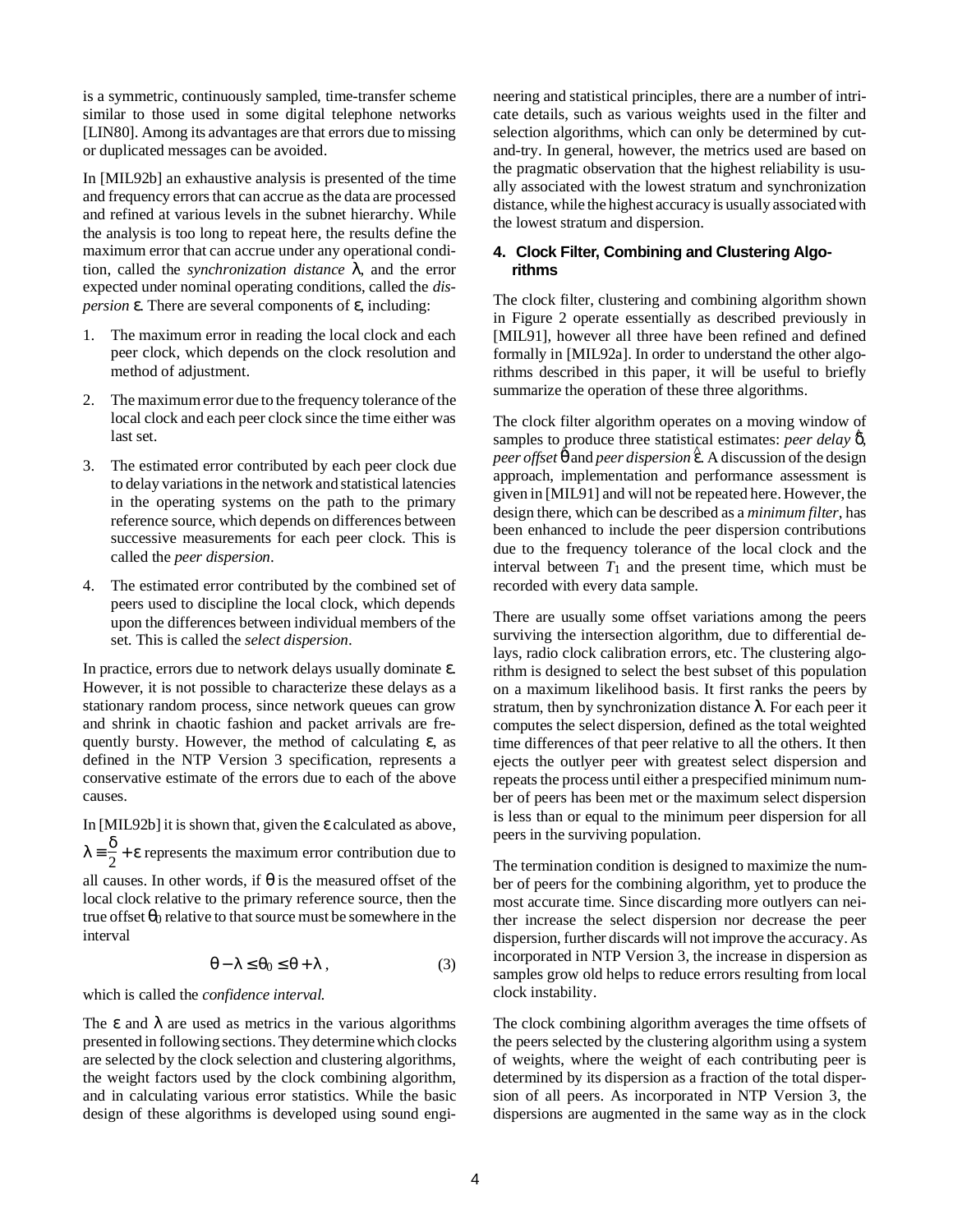filter algorithm and the system dispersion determined as the sum of the weighted dispersions.

### **5. Intersection Algorithm**

When a number of peer clocks are involved as in Figure 2, it is not clear beforehand which are truechimers and which are falsetickers. In order to provide reliable synchronization, NTP relies on multiple peers and disjoint peer paths whenever possible. Crucial to the success of this approach is a robust algorithm which finds and discards the falsetickers from among these peers. Criteria for evaluation include a suite of sanity checks, consistency checks and the intersection algorithm described in this section.

Recall that the true offset  $\theta_0$  of a correctly operating clock relative to UTC must be contained in the confidence interval (3). Marzullo and Owicki [MAR85] devised an algorithm designed to find an appropriate interval containing the correct time given the confidence intervals of *m* clocks, of which no more than *f* are considered incorrect. The algorithm finds the smallest *intersection interval* containing points in at least *m* − *f* of the given confidence intervals.

Figure 4 illustrates the operation of this algorithm with a scenario involving four clocks *A*, *B*, *C* and *D*, with the peer offset  $\hat{\theta}$  (shown by the  $\hat{\uparrow}$  symbol) along with the confidence interval for each. For instance, any point in the *A* interval may represent the actual time associated with that clock. If all clocks are correct, there must exist a nonempty intersection including points in all four confidence intervals; but, clearly this is not the case in the figure. However, if it is assumed that one of the clocks is incorrect (e.g., *D*), it might be possible to find a nonempty intersection including all but one of the intervals. If not, it might be possible to find a nonempty intersection including all but two of the intervals and so on.

The algorithm used by DEC in DTSS is based on these principles. The algorithm finds the smallest intersection containing at least one point in each of *m* − *f* confidence intervals, where *m* is the total number of clocks and *f* is the number of

falsetickers, as long as the  $f < \frac{m}{2}$ . For the scenario illustrated

in Figure 4, it computes the intersection for  $m = 4$  clocks, three of which turn out to be correct and one not. The interval marked DTSS is the smallest intersection containing points in three confidence intervals, with one interval outside the intersection considered incorrect.

There are some cases where this algorithm can produce anomalistic results. For instance, consider the case where the left endpoints of *A* and *B* are moved to coincide with the left endpoint of *D*. In this case the intersection interval extends to the left endpoint of *D*, in spite of the fact that there is a subinterval that does not contain at least one point in all confidence intervals. Nevertheless, the assertion that the correct time lies in the intersection interval remains valid.

One problem is that, while the smallest interval containing the correct time may have been found, it is not clear which



Figure 4. Confidence Intervals and Intersections

point in that interval is the best estimate of the correct time. Simply taking the estimate as the midpoint of the interval throws away a good deal of useful statistical data and results in large jitter as confirmed by experiment. Especially in cases where the network jitter is large, some or all of the calculated offsets (such as for *C* in Figure 4) may lie outside the intersection. For these reasons, in the NTP algorithm the DEC algorithm is modified so as to include at least *m* − *f* of the peer offsets. The revised algorithm finds the smallest intersection of *m* − *f* intervals containing at least *m* − *f* peer offsets. As shown in Figure 4, the modified algorithm produces the intersection interval marked NTP and including the calculated time for *C*.

The algorithm starts with a set of peers which have passed several sanity checks designed to detect misconfigurations and defective implementations. In the NTP Version 3 implementation only the ten peers with the lowest synchronization distance  $\lambda$  are considered to avoid needless computing cycles for candidates very unlikely to be useful. For each peer the algorithm constructs a set of three tuples of the form [*offset, type*]:  $[\theta - \lambda, -1]$  for the lower endpoint,  $[\theta, 0]$  for the midpoint, and  $[\theta + \lambda, +1]$  for the upper endpoint. These entries are placed on a list sorted by *offset*.

The job of the intersection algorithm is to determine the lower and upper endpoints of an interval containing at least  $m - f$ peer offsets. As before, let *m* be the number of entries in the sorted list and *f* be the number of presumed falseticker clocks, initially zero. Also, let *lower* designate the lower limit of the final confidence interval and *upper* the upper limit. The algorithm uses *endcount* as a counter of endpoints and *midcount* as the number of offsets found outside the confidence interval.

- 1. Set both *endcount* and *midcount* equal to zero.
- 2. Starting from the beginning of the sorted list and working toward the end, consider each entry [*offset*, *type*] in turn. As each entry is considered, subtract *type* from *endcount*. If *endcount* ≥  $m - f$ , the lower endpoint has been found. In this case set *lower* equal to *offset* and go to step 3. Otherwise, if *type* is zero, increment *midcount*. Then continue with the next entry.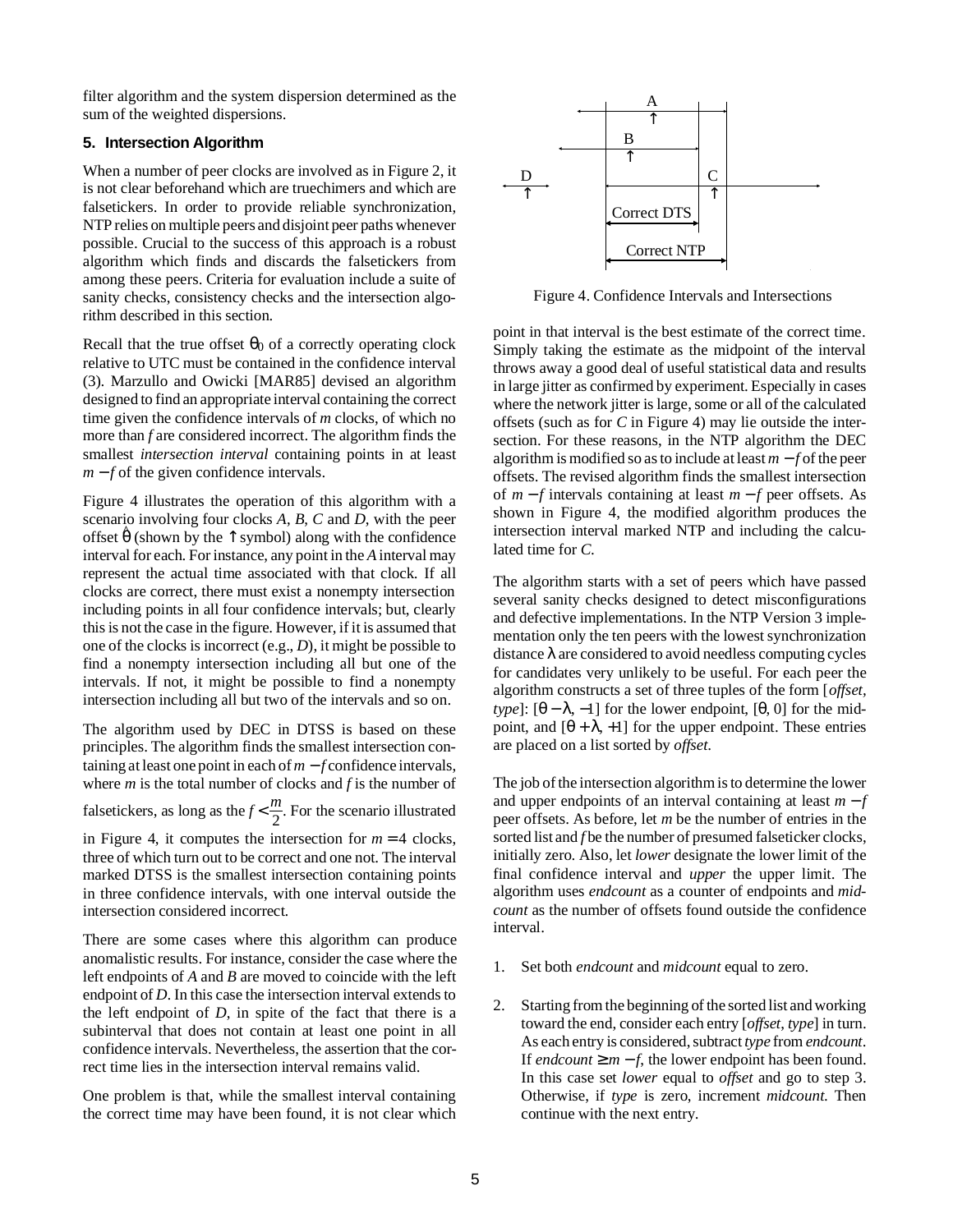|                          | Code Server (Location) | <b>Stratum</b> | Source      | Offset   | Delay  | Dispersion | Distance |
|--------------------------|------------------------|----------------|-------------|----------|--------|------------|----------|
| *                        | <b>GPS</b>             | $\theta$       | <b>GPS</b>  | $-0.01$  | 0.00   | 0.00       | 0.00     |
| $^{+}$                   | barnstable             |                | <b>GPS</b>  | $-0.27$  | 2.53   | 0.00       | 1.27     |
| $^{+}$                   | rackety                |                | <b>GPS</b>  | $-0.30$  | 3.07   | 0.37       | 1.91     |
| $^{+}$                   | mizbeaver              |                | <b>GPS</b>  | $-0.38$  | 4.06   | 0.00       | 2.03     |
|                          | churchy                | ◠              | pogo        | $-0.66$  | 3.83   | 4.53       | 6.45     |
|                          | porkypine              | ↑              | pogo        | 0.16     | 2.27   | 15.66      | 16.80    |
|                          | baldwin                | 3              | <b>ACTS</b> | $-0.42$  | 2.70   | 16.59      | 17.01    |
| X                        | $time_a$ (Boulder, CO) |                | <b>ATOM</b> | 7.97     | 61.92  | 2.11       | 33.07    |
| X                        | er-gw (Switzerland)    |                | DCF77       | $-3.99$  | 117.14 | 22.37      | 80.94    |
| $\overline{\phantom{a}}$ | lucifer (Germany)      |                | <b>GPS</b>  | $-1.10$  | 174.71 | 20.65      | 108.00   |
| $\overline{\phantom{a}}$ | grundoon               |                | <b>WWV</b>  | $-0.80$  | 220.67 | 0.85       | 111.19   |
| X                        | swifty (Australia)     |                | <b>ATOM</b> | $-13.71$ | 276.57 | 13.72      | 152.00   |

Table 1. Peer Configuration for Server pogo

- 3. At this point a tentative lower endpoint has been found; however, the number of midpoints has yet to be determined. Set the *endcount* again to zero, leaving *midcount* as is.
- 4. In a similar way as step 2, starting from the end of the sorted list and working toward the beginning, add the value of *type* for each entry in turn to *endcount*. If *endcount*  $≥ m - f$ , go to step 5. Otherwise, if *type* is zero, increment *midcount*. Then continue with the next entry.
- 5. If *lower*  $\leq$  *upper* and *midcount*  $\leq$  *f*, then terminate the procedure and declare success with *lower* equal to the lower endpoint and *upper* equal the upper endpoint of the resulting confidence interval. Otherwise, increment *f*. If

 $f \geq \frac{m}{2}$ , terminate the procedure and declare failure. If

neither case holds, continue in step 1.

The original (Marzullo and Owicki) algorithm produces an intersection interval that is guaranteed to contain the correct time as long as less than half the clocks are falsetickers. The modified algorithm produces an interval containing the original interval, so the correctness assertion continues to hold. However, so long as the clock filter produces statistically unbiased estimates for each peer, the new algorithm allows the clustering and combining algorithms to produce unbiased estimates as well.

Table 1 shows a typical configuration for NTP primary server *pogo*. The peers are located in Europe, Australia and the National Institute of Standards and Technology (NIST) in Boulder, CO, as shown; the others are located at the University of Delaware. The server identified as GPS and assigned pseudo-stratum zero is a precision timing receiver synchronized by the Global Positioning System (GPS) directly connected to pogo. Since pogo is operating at stratum 1, the servers marked stratum 2 and higher would be considered for synchronization only if the GPS receiver and all other stratum-1 sources fail. The synchronization source for each server is shown by dissemination service if stratum 0 or 1 or by another server if higher. GPS, DCF77 and WWV use radio and satellite, ATOM is a national standard clock ensemble

and ACTS is the Automated Computer Time Service operated by NIST [LEV89].

The offset, delay, dispersion and synchronization distance for each peer are shown in the table, all in milliseconds. The synchronization status is shown by the Code column. The peers with no symbol in that column are disallowed by the sanity checks, since they are at a lower stratum than the server. Those servers with a symbol are eligible for processing by the intersection algorithm and then the clustering algorithm; however, those marked "x" have been discarded by the intersection algorithm as falsetickers, while the peers marked "-" have been discarded by the clustering algorithm as outlyers.

The peers marked "\*" and "+" have survived both algorithms and the one marked "\*" has been identified as the pick of the litter. All of these peers will be considered by the combining algorithm; however, the NTP Version 3 implementation includes an option: If a designated peer has survived both algorithms, it is the sole source for synchronization and the combining algorithm is not used. This is useful in special cases where known differential delays are relatively severe or when the lowest possible jitter is required.

## **6. The Local Clock Algorithm**

The local clock is commonly implemented using a hardware counter and room-temperature quartz oscillator. Such oscillators exhibit some degree of temperature-induced frequency instability in the order of one or two ppm due to room temperature variations. The NTP local clock algorithm continuously corrects the time and frequency of the local clock to agree with the time as determined from the synchronization source(s).

A significant improvement in accuracy and stability is possible by modelling the local clock and its adjustment mechanism as a *disciplined oscillator*. In this type of oscillator the time and frequency are controlled by a feedback loop with a relatively long time constant, so the frequency is "learned" over some minutes or hours of integration. Besides improving accuracy, a disciplined oscillator can correct for the intrinsic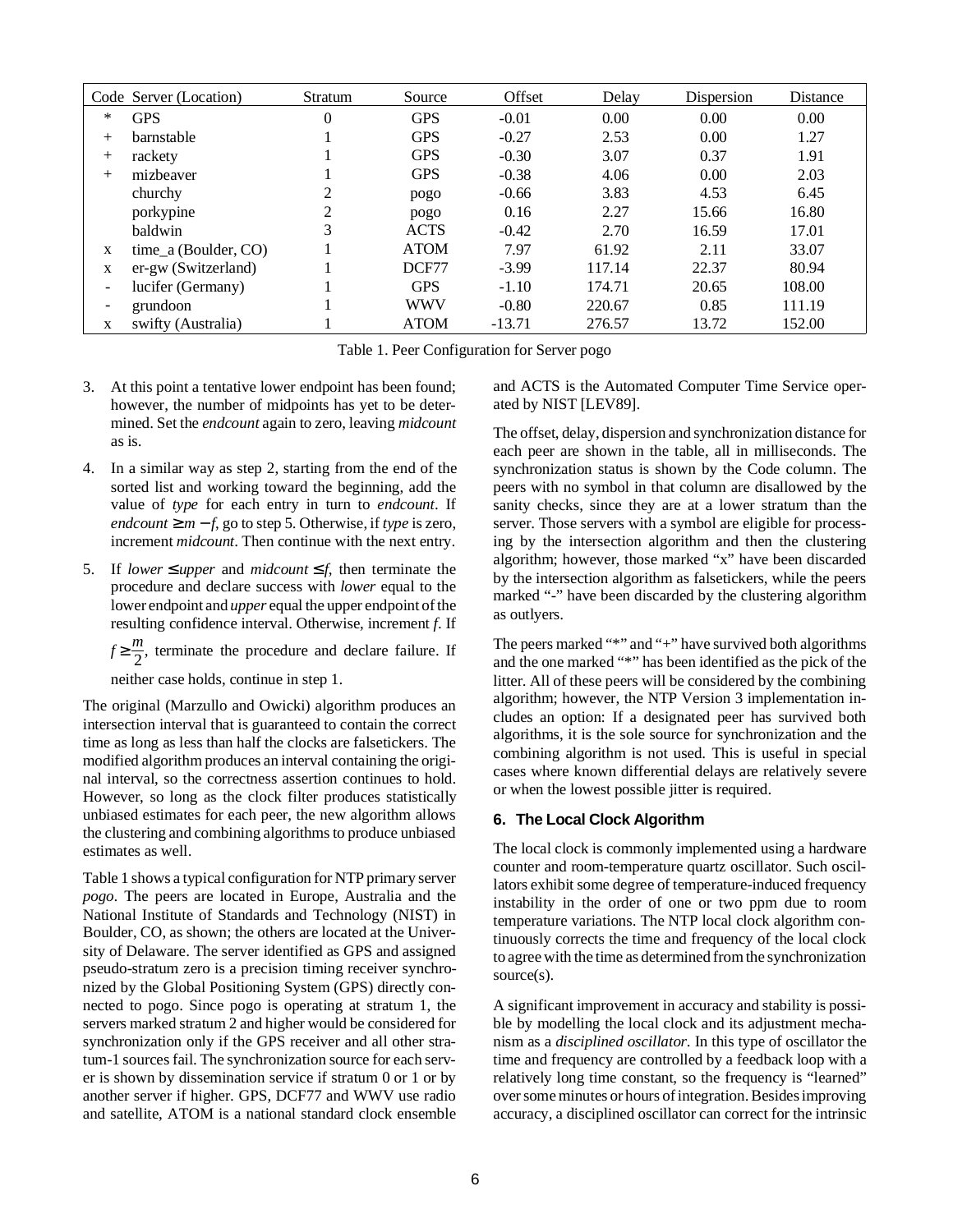frequency error of the oscillator itself, so that much longer intervals between messages can be used without degrading accuracy.

A disciplined oscillator can be implemented as a type-II, phase-lock loop (PLL) as shown in Figure 5. The variable ω*r* represents the reference signal and ω*c* the numeric-controlled oscillator (NCO) signal, which controls the local clock. The phase detector (PD) produces a signal θ*d* representing the instantaneous phase difference between ω*r* and ω*c*. The clock filter functions as a tapped delay line, with the output θ*s* taken at the sample selected by the clock filter algorithm. The loop filter, with transfer function  $F(s)$ , produces a NCO correction θ*c*, which controls the oscillator frequency  $\omega_c$  and thus its phase. The characteristic behavior of this PLL model, which is determined by the *F*(*s*), is studied in many textbooks and summarized in [MIL92b].

The Unix 4.3bsd clock model requires a periodic hardware timer interrupt produced by an oscillator in the 100-1000 Hz range. Each interrupt causes an increment *tick* to be added to the kernel *time* variable. The value of *tick* is chosen so that *time*, once properly initialized, is equal to the present time of day in seconds and microseconds relative to a given epoch. When the tick does not evenly divide the second in microseconds, an additional increment *fixtick* is added to *time* once each second to make up the difference.

The Unix clock can actually run at three different rates, one at the intrinsic oscillator frequency, another at a slightly higher frequency and a third at a slightly lower frequency. The adjtime() system call is used to adjust the local clock to a given time offset. The argument is used to select which of the three rates and how long ∆*t* to run at that rate, in order to amortize the specified offset. The NTP local clock uses the Unix clock model as the NCO and implements the transfer function  $F(s)$  using a set of recurrence equations described below. A capsule overview of the design extracted from [MIL92b] may be helpful in understanding how the model operates.

In the NTP local clock algorithm, the Unix clock is continuously adjusted in small increments at fixed *adjustment intervals*  $\sigma = 1$  s. The increments are computed from state variables representing the *frequency offset f* and *phase offset g* of the local clock. These variables are in turn determined from NTP messages received at nominal *update intervals* µ, which are variable from 16 to 1024 s. The *time constant* τ is the adaptive parameter of the model; it is adjusted as a function of  $\mu$  and the dispersion  $\varepsilon$  determined by the clock filter and clock selection algorithms.

In the following, successive generations of the algorithm are numbered from zero and shown in parentheses. All state variables are initialized at  $i = 0$  to zero. After an interval  $\mu(i) = t(i) - t(i-1)$  (*i* > 0) from the previous update, the *i*th update arrives at time  $t(i)$  and the time offset  $\theta_d(i)$  is determined as above. Then, new values for the  $f(i + 1)$  and  $g(i + 1)$  state variables are computed:



Figure 5. Phase-Lock Loop Model

$$
f(i + 1) = f(i) + \frac{\mu(i)\theta_d(i)}{\tau^2}, \quad g(i + 1) = \frac{\theta_d(i)}{\tau},
$$

It is convenient to set the temporary variable  $a = g(i + 1)$ . At each adjustment interval  $\sigma$  the quantity

$$
\frac{a}{K_g} + \frac{f(i+1)}{K_f} \tag{4}
$$

where  $K_g$  and  $K_f$  are fixed constants, is added to the local clock time and the quantity  $\frac{a}{K_g}$  is subtracted from *a*. For convenience, let *n* be the greatest integer in  $\frac{\mu(i)}{\sigma}$ ; that is, the number of adjustments that occur in the *i*th interval. Thus, at the end of the *i*th interval just before the *i*+1th update, the local clock offset is:

$$
\Theta_c(i+1) = \Theta_c(i) + [1 - (1 - \frac{1}{K_g})^n] g(i+1) + \frac{n}{K_f} f(i+1).
$$

As described in [MIL92b], the NTP daemon simulates the PLL loop filter and NCO using the above recurrence relations. At each adjustment interval, the offset (4) is provided to the kernel using the adjtime() system call. With the parameters  $K_g = 2^6$  and  $K_f = 2^{16}$  used in the NTP Version 3 implementation and default  $\tau = 4$ , the PLL converges to a step change in phase in about 900 s with less than 7 percent overshoot. Through the use of carefully chosen parameter values and arithmetic procedures, almost all multiply and divide operations are done with economical shifts.

However, using the Unix clock model, the residual jitter can exxceed 100 µs when the timer interval does not evenly divide the second in microseconds. Also, since the adjustment process must complete within 1 s, larger adjustments must be parceled out in a series of adjtime() calls. Finally, provisions must be made to compensate for the roundoff error in computing ∆*t*. These factors add to the error budget, increase system overhead and complicate the daemon implementation. A solution to these problems is presented in a later section.

As reported in [MIL93], the major source of error in most configurations is the stability of the local clock oscillator. For example, a typical uncompensated quartz oscillator varies 1 ppm for each degree Celsius and has a short term stability in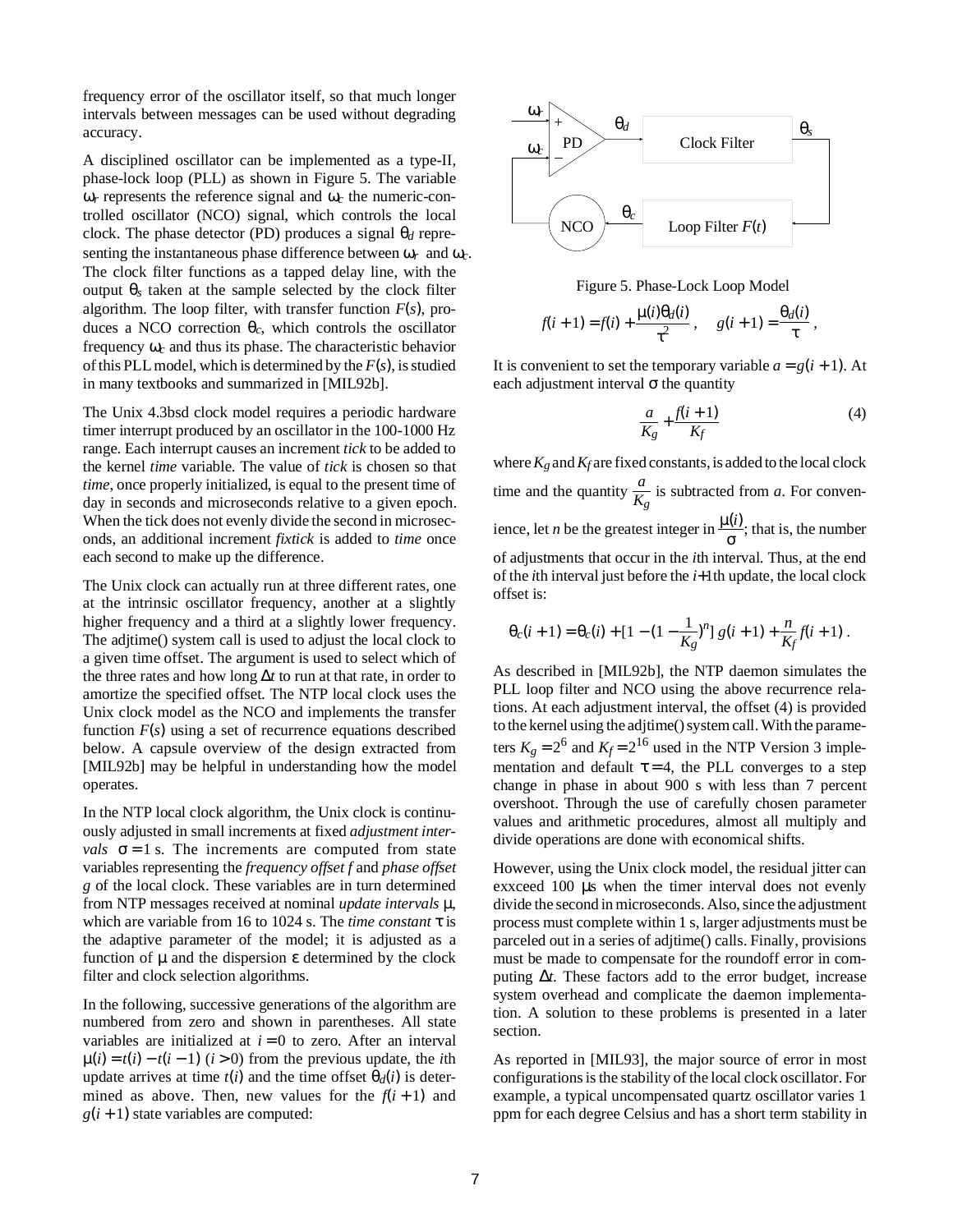the range 0.1 ppm to 1 ppm. A key feature of the NTP design is the behavior of  $\tau$  in response to local oscillator stability. When operated with a relatively small  $\tau$ , the PLL adapts quickly to changes in the local oscillator frequency, but has poor long term stability. When operated with a relatively large  $\tau$ , the PLL produces the most accurate time, but adapts slowly to changes in the local oscillator frequency.

For the best accuracy and reliability, it is necessary to adjust τ on a continuous basis as a function of measured stability. The stability of a free-running frequency source is commonly characterized by a statistic called *Allan variance* [ALL87], which is defined as follows. Consider a series of time offsets measured between an oscillator and some external standard. Let θ(*i*) be the *i*th measurement and *T* be the interval between measurements. Define the *fractional frequency*

$$
y(i) \equiv \frac{\Theta(i) - \Theta(i-1)}{T} \,. \tag{5}
$$

Now, consider a sequence of *n* independent fractional frequency samples  $y(j)$  ( $j = 1, 2, ..., n$ ). If the averaging interval *T* is the same as the interval between measurements, the 2-sample Allan variance can be defined

$$
\sigma_y^2(T) \equiv \frac{1}{2(n-1)} \sum_{j=1}^{n-1} [y(j+1) - y(j)]^2.
$$

The Allan variance  $\sigma_y^2(T)$  (or Allan deviation  $\sigma_y(T)$ ) is particularly useful when designing the local clock algorithm, since it determines the optimum PLL time constants and update intervals. Figure 6 shows the results of an experiment designed to determine the Allan deviation of a typical workstation under normal room temperature conditions. For the experiment the oscillator was first synchronized to a primary server on the same LAN using NTP to allow the frequency to stabilize, then uncoupled from NTP and allowed to free-run for about seven days. The local clock offsets during this interval were measured at the primary server using NTP. This model is designed to closely duplicate actual operating conditions, including the jitter of the LAN and operating systems involved.

It is important to note that both the *x* and *y* scales of Figure 6 are logarithmic. The characteristic falls rapidly from the lowest *T*, where the errors are due primarily to phase jitter, to a minimum of 0.1 ppm and then rises again to about 0.2 ppm at the highest, where the errors are due primarily to randomwalk frequency variations. The conclusion to be drawn is that using integration intervals much below or much above  $T = 1000$  s do not improve the oscillator stability.

In the NTP design the PLL time constant  $\tau$ , update interval µ and integration interval *T* are directly proportional to each other. The default  $\tau = 4$  corresponds to  $\mu = 64s$  and  $T = 900s$ , which is close to optimum under most operating conditions. In this design  $\tau$  can be varied from 1 to 64 and  $\mu$ and *T* scale in direct proportion. In order to minimize network load, it is ordinarily desirable to operate with the largest  $\mu$ 



Figure 6. Allan Variance of Typical Local Oscillator

consistent with good accuracy. However, while the PLL can in principle eliminate residual timing errors due to a constant frequency offset, it is quite sensitive to changes in frequency, such as might occur due to room temperature surges. For instance, a 2-ppm step change in frequency causes a surge of 600  $\mu$ s at  $\tau$  = 4. In addition, the amplitude of the surge scales directly with  $\tau$  and the temperature change. Therefore, in order to avoid occasional large errors, it is necessary to adjust τ automatically to match prevailing conditions.

In the NTP Version 3 implementation, the product  $\epsilon\tau$  is used as a measure of oscillator instability. If the absolute offset  $|\theta|$  exceeds  $\epsilon\tau$  by an experimentally determined threshold, the oscillator frequency is deviating too fast for the PLL to follow. so  $\tau$  is reduced. In the opposite case holds for some number of updates,  $\tau$  is increased. The threshold is adjusted so that, under typical conditions,  $\tau$  hovers close to the maximum; but, on occasions when the oscillator frequency wanders more than about 1 ppm,  $\tau$  quickly drops to lower values until the wander subsides.

#### **7. Additional Improvements**

In a perfect world the NTP PLL model would be implemented as an intrinsic feature of the kernel with standardized interfaces for the user and daemon processes and with a precision local clock oscillator available as a standard option. However, during the development and deployment of NTP technology, there was considerable reluctance to intrude on kernel hardware or software features, since this would impede portability, maintainability and perhaps reliability. In addition, manufacturers were understandably reluctant to provide a precision oscillator option, since there were not many customers to justify the development expense.

We have explored both the kernel PLL and external oscillator technology. A Unix kernel implementation of the PLL has in fact been developed for three popular workstations, the Ultrix kernel for the DECstation 5000 series, the OSF/1 kernel for the 3000 AXP Alpha series and the SunOS 4 kernel for the SPARCstation series. As described in [MIL93], the kernel PLL provides a time resolution of 1 µs and a frequency resolution of parts in  $10^{11}$  (with an appropriately stable external oscillator). In addition, the modified kernels provide new system calls so that applications can learn the local clock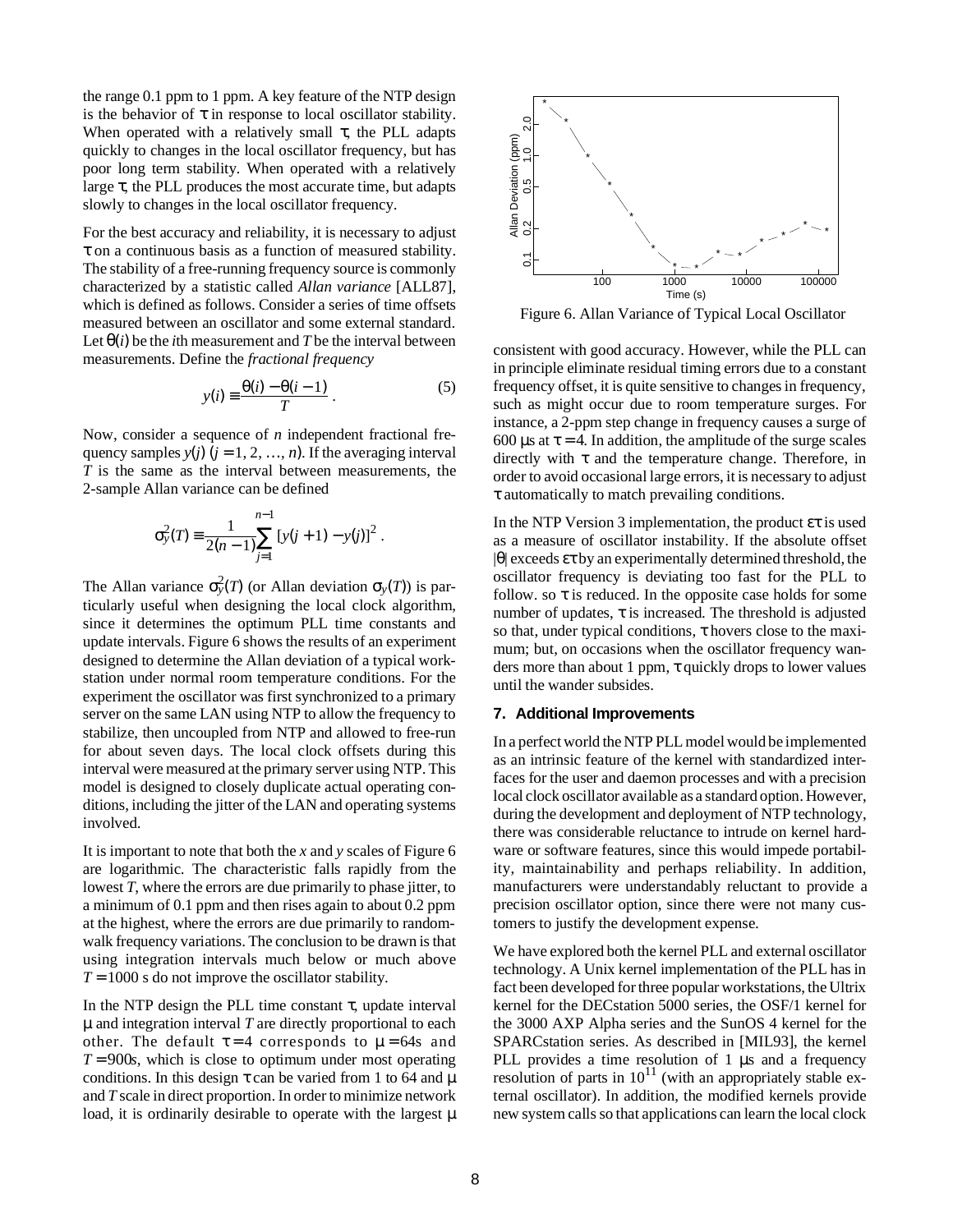status, maximum error and estimated error determined by the daemon.

A special pulse-per-second (PPS) signal is available from sources such as cesium clocks and precision timing receivers. It generally provides much better precision than the serial ASCII timecode produced by an ordinary radio clock. The new kernel software uses a modem control lead of a serial port to produce an interrupt at the PPS signal transition. The software captures a timestamp at each transition and computes the residue modulo 1 s. Assuming the seconds numbering of the clock counter has been determined by a reliable source, such as the ASCII timecode or even an NTP peer, the PPS offset is used to control the local clock via the NTP or kernel PLL. Using this feature on a typical workstation with a PPS signal from a GPS receiver, jitter is reduced to few tens of microseconds [MIL93].

Some radio clocks can produce a special IRIG signal, which encodes the day and time as a modulated audio signal that is compatible with the audio codec native to some workstations. A particularly interesting feature of the NTP design described in [MIL93] is an algorithm that processes codec samples to demodulate the signal, extract the time information and control the local clock via the usual NTP algorithms. The scheme requires very few external components, but achieves a jitter comparable to the PPS signal.

However, neither the PPS or IRIG signals improve the stability of the local clock oscillator itself, since wander-induced time errors usually dominate the error budget. We have experimented with external oscillators, both using commercial bus peripherals and bus peripherals of our own design. An external clock for the Sun SBus has been constructed using FPGA technology. It includes a pair of counters that can be read directly in Unix *timeval* format and an oven-compensated precision oscillator with stability of a few parts in  $10<sup>9</sup>$ . In experiments where a host equipped with this device was synchronized to a primary server using NTP, the wander was measured at a few parts in  $10^8$ , about two orders of magnitude less than the original undisciplined oscillator.

Perhaps the most novel and useful approach is an auxiliary feedback loop designed to discipline the local clock oscillator frequency to an external PPS signal. In this design the time difference between a timestamp captured at a PPS interrupt and the hardware microsecond counter is computed at intervals from 4 to 256 s. If  $\theta(i)$  is the difference at interval *i*, the fractional frequency  $y(i)$  is calculated as in  $(5)$  and used to update a frequency estimate *y* :

$$
\overline{y}(i+1) = \overline{y}(i) + \frac{\overline{y}(i) - y(i)}{K_y},
$$

where  $K_y = 4$  is an experimentally determined averaging factor. Equation (4) above is then modified to include the fre-\_ quency estimate *y* ,

$$
\frac{a}{K_g} + \frac{f(i+1)}{K_f} + \overline{y}(i+1) .
$$



Figure 7. Offset with Kernel PLL and PPS signal

The result is that the oscillator frequency is disciplined to the PPS signal and the wander considerably reduced; however, the external corrections provided by NTP continue to function as usual. Measurements show that, using this scheme with a typical workstation and PPS signal from a GPS timing receiver results in performance comparable to the precision external oscillator.

Figure 7 shows the performance using the kernel PLL and PPS discipline, but no external clock, over the UTC day 23 March 1994, corresponding to Modified Julian Day (MJD) 49437. In this experiment measurements were made about every 64 s of the local clock offset relative to the PPS signal of a cesium clock and the results graphed. The server involved, a SPARCstation IPC, had about 400 NTP clients on the day of the experiment. The maximum jitter over the day is about 45 µs, primarily due to collisions between the timer interrupt and PPS signal interrupt. This represents probably the best performance possible with this particular machine.

#### **8. Present Status and Deployment**

Software support for NTP is available for a wide variety of workstations and mainframe computers manufactured by Digital, IBM, Hewlett Packard, Sun Microsystems, Silicon Graphics, Cray Research and many others. One manufacturer (Bancomm) markets a dedicated NTP server integrated with a GPS receiver and another (Cisco) markets a router with integrated NTP support. The software is available for public access or as a standard option in some software products. A client running this software can synchronize to one or more NTP servers or radio timecode receivers and at the same time provide synchronization to a number of dependent clients, in some cases in excess of 400, while requiring only a small fraction of available processor and memory resources.

In the most cherished of Internet traditions, the worldwide NTP synchronization subnet is not engineered in any specific way other than informal, voluntary compliance to a set of configuration rules. To protect the primary servers, potential stratum-2 peers are invited only if they serve a sizable population of stratum-3 and higher peers. Operators are cautioned that reliable service is possible only through the use of redundant servers and diverse network paths. A typical configuration for a campus serving several hundred clients includes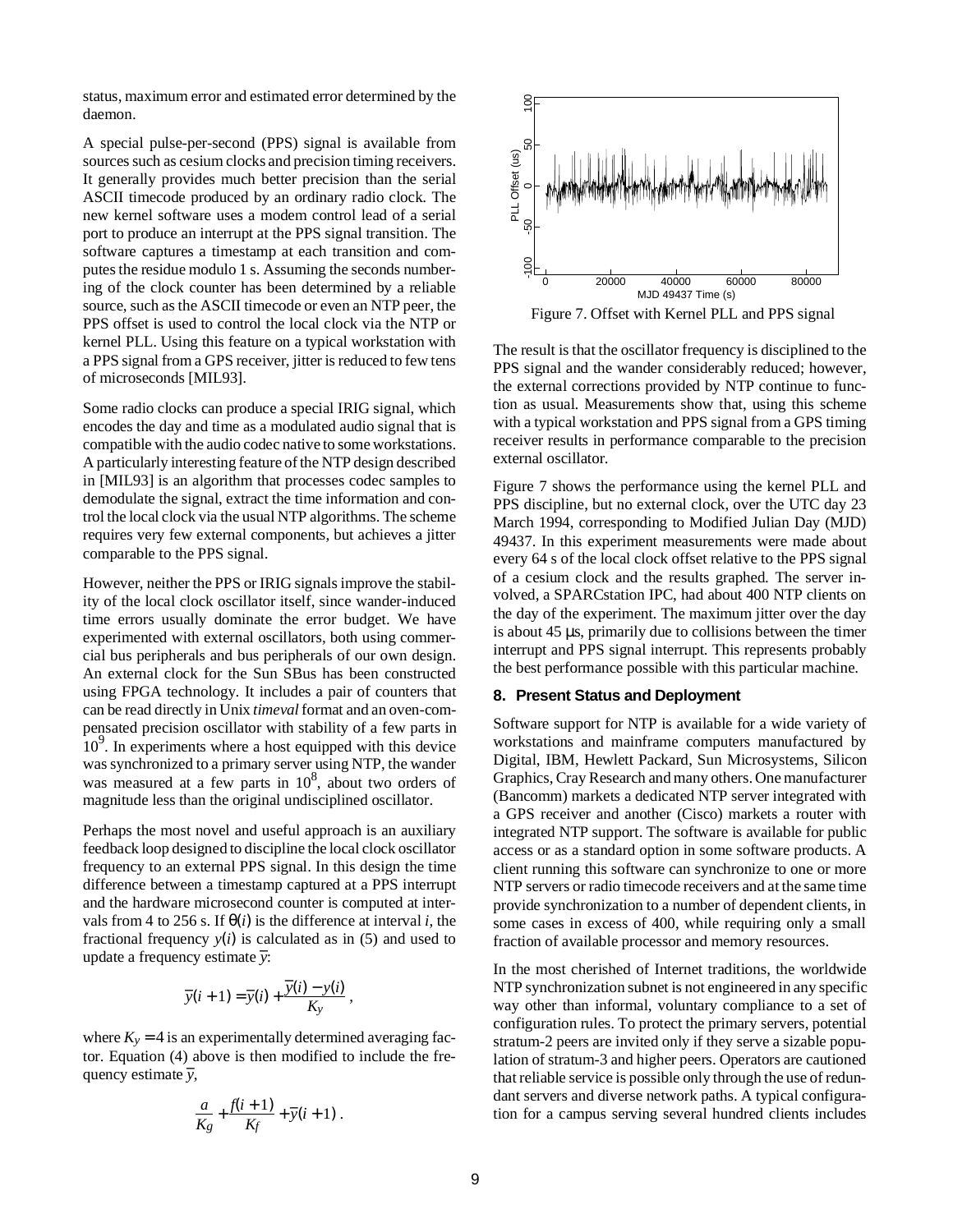three stratum-2 servers, each operating with two different primary servers, each of the other campus servers and at least one stratum-2 server at another institution. Department servers then operate with all three campus servers and each other, which simplifies configuration table management. Department servers offer service to client hosts, either individually or using the NTP broadcast mode.

In a previous paper [MIL90] the number of NTP-synchronized peers was estimated at 1,000 on the basis of an systematic survey of all known Internet hosts. Today, such a survey would be very difficult and probably be considered rude at best. However, it is known that there are at the time of writing about 100 NTP primary servers located in North America, Europe and the Pacific Rim, about a third of which are advertised for public access. These peers are synchronized to national time standards using all known computer-readable time-dissemination services in the world, including the U.S. (WWVB, WWV and WWVH), Canada (CHU), U.K. (MSF), Germany (DCF77) and France (TDF), as well as the GPS, OMEGA and LORAN navigation systems, and the Geosynchronous Orbiting Environmental Satellite (GOES). In addition, NTP primary servers at the national time standards laboratories of the U.S., Norway and Australia are directly synchronized to national standard clock ensembles.

It is difficult to estimate the number of NTP secondary (stratum-2 and higher) peers in the global Internet. A recent informal estimate puts the total number of Internet hosts over 1.7 million. An intricate check of the monitoring information maintained by some public NTP servers reveals about 8,000 stratum-2 and stratum-3 dependents; however, this survey grossly undercounts the population, since only a fraction of the servers retain this information and many thousands of known dependents are hidden deep inside corporate networks, either independently synchronized or carefully peeking out through access-controlled gateways. Informal estimates based on anecdotal information provided by various network operators suggest the total number of hosts running NTP is probably in excess of 100,000.

The earlier survey presented error measurements for various paths between synchronized NTP primary servers in the U.S. and concluded reliable time synchronization could be obtained "...in the order of a few tens of milliseconds over most paths in the Internet of today." As reported in [MIL93], while there are exceptions, this claim remains generally valid in the worldwide Internet of today. With the software and hardware improvements described herein for the NTP Version 3 specification and implementations, and with suitable allowance for differential delays, most places in the worldwide Internet are able to maintain an accuracy better than 10 ms and those on LANs and high speed WANs better than 1 ms.

## **9. Future Plans**

In cases where a moderate loss in accuracy can be tolerated, such as most workstations on a LAN subnet, the NTP broadcast mode greatly simplifies client configuration and network management. In this mode client workstations automatically configure themselves without requiring pre-engineered network configurations or client configuration files. Upon joining the subnet, a client listens for broadcasts from one or more servers on the subnet. Upon hearing one, the client enters client/server mode in order to calibrate the one-way delay between the server and client. When calibration is complete, generally after a few messages, the client resumes listen-only mode. In broadcast mode the NTP filter, selection and combining algorithms operate as in the client/server modes, with resulting accuracy usually in the order of a few milliseconds on an Ethernet.

We have recently extended the NTP broadcast mode to use IP multicast facilities [DEE90] for wide-area time distribution. The NTP multicast mode operates in the same way as the broadcast mode, so that clients can discover servers wherever IP multicast facilities and connectivity to the MBONE are available. At the present time, experimental servers have been established in the U.S., U.K. and Germany, with clients in these and other countries. The accuracies that have been achieved vary widely, depending on the particular server and path. For instance, with typical U.K. servers, the accuracies vary from 10 to 100 ms.

While we have proof of concept that time distribution using IP multicast is practical, there are many remaining problems to be resolved, such as how to avoid sending messages all over the world from possibly many multicast servers, how to authenticate and select which ones a particular client or client population chooses to believe, and how to allocate and manage possibly many multicast group addresses.

In other future plans, we expect to make use of IP multicasting to maintain timekeeping data not only between peers, but between other members of the synchronization subnet as well. This will allow additional opportunities to discover potential peers, as well as reduce errors due to differential delays. In addition, we expect to participate in a comprehensive design exercise involving the Domain Name System to discover domain-based time servers and to distribute authentication information.

## **10. Summary**

This paper has presented an in-depth analysis of certain issues important to achieve accurate, stable and reliable time synchronization in a computer network. These issues include the design of the synchronization protocol, the local clock, and the algorithms used to filter, select and combine the reading of possibly many peer clocks. The intersection algorithm presented in this paper is designed to distinguish correct peer clocks from among a population possibly including faulty ones. The local clock is modelled as a disciplined oscillator and implemented as an adaptive-parameter, phase-lock loop. The behavior of the model is controlled automatically for oscillators of varying stability and network paths of widely varying characteristics.